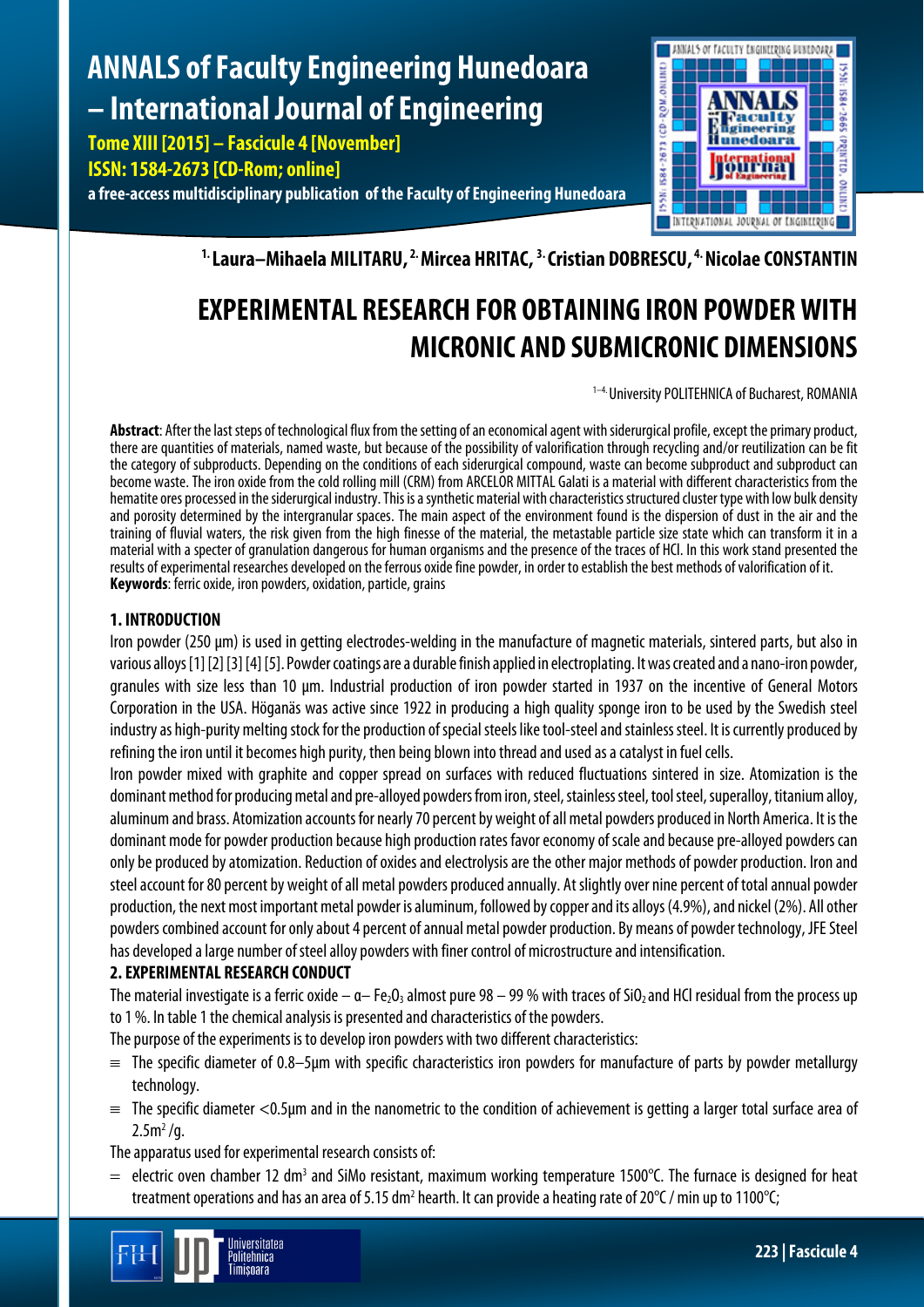- $=$  reaction chamber for retaining 02 in N2 at 500°C with copper turnings has the function to purify the nitrogen used to protect the reduced iron oxidation by traces of oxygen available to the level of 0.5%. Since the cooling of the sample is in the environment of nitrogen for 3 hours, brought O2 is enough to re–oxidation of iron. N2 used for protection and cooling is passed through a mass of copper span heated to 500°C the oxidation reaction occurs with up to 50% CuO in and so each can hold 1 g of Cu 0.25 g O2 in the conditions of a degree of oxidation of 50%. The amount of O2 to N2 to an experiment carried is 1.54 g to 12.32 g Cu are required. The cartridge was calculated span of 10 experiments and a safety reserve of 30% and weighs 160 g.
- = bottles of N2 and H2 and O2 at 220 atm. Using O2 in experiments is motivated by the need to ensure the stability of ferric oxide in oxidizing atmosphere at temperatures above 450°C where it usually begins to break down. This O2 raise the temperature of decomposition began at Fe3O4 above the temperature necessary to carry out the experiment;
- $=$  rotameters for areas 25–175 l/h;
- $=$  room to reduce alumina tube with  $\Phi$

| Table 1. Characteristics of iron oxide dust CRM |                                          |                                                            |                   |
|-------------------------------------------------|------------------------------------------|------------------------------------------------------------|-------------------|
| The element                                     | % determined by ICEM<br>Laboratory X-ray | % determined by Laboratory<br><b>Arcelor Mittal Galati</b> |                   |
|                                                 | fluorescence analyzer                    | <b>Analysis 1</b>                                          | <b>Analysis 2</b> |
| Fe203                                           | 96.87                                    | 95.82                                                      | 99.01             |
| SiO <sub>2</sub>                                | 0.042                                    | 0.24                                                       | 0.04              |
| CaO                                             | 0.41                                     |                                                            |                   |
| Al203                                           | 0.053                                    |                                                            |                   |
| <b>Mn304</b>                                    | 0.255                                    |                                                            |                   |
| Mg <sub>0</sub>                                 | 0.062                                    |                                                            |                   |
| TiO2                                            | 0.008                                    |                                                            |                   |
| <b>Na20</b>                                     | 0.163                                    |                                                            |                   |
| K <sub>20</sub>                                 | 0.016                                    |                                                            |                   |
| P <sub>205</sub>                                | 0.024                                    |                                                            |                   |
| CuO                                             | 0.014                                    |                                                            |                   |
| Ni <sub>0</sub>                                 | 0.013                                    |                                                            |                   |
| PbO                                             | 0.010                                    |                                                            |                   |
| Cr203                                           | 0.035                                    |                                                            |                   |
| Soluble in water                                |                                          | 0.7                                                        | 0.5               |
| Soluble in acid                                 |                                          | 0.19                                                       | 0.22              |
| Soluble in benzene                              |                                          |                                                            | 2.44              |
| 503                                             | 0.361                                    | 0.2                                                        | 0.23              |
| P.C.                                            | 1.636                                    | 2.19                                                       | 0.45              |
| <b>Humidity</b>                                 |                                          | 0.46                                                       | 1.2               |



**Figure 1**. Reaction flask in order to reduce iron oxide samples with the inlet and outlet of the reducing gas quartz glass



**Figure 2**. Assemble dust reduction plant for producing iron oxide powders and sintering of nanosized

70 mm, length 160 mm wall thickness of 5 mm with a capacity of 1000 cm3. The removable wall is made of concrete with 80% MgO refractory magnezitic and heat treated at 1200°C. Through it are placed second quartz glass pipes Φext = 8 mm and 6 mm  $\Phi$ int = for inlet and exhaust gases and reactive protection. Figure 1

 $=$  reduction gear assembly is shown in Figure 2.

The sequence of technical operations for obtaining experimental researches of ferric oxide powder of iron powder intended for powder metallurgy was:

- $=$  Figure 1 reaction flask in order to reduce iron oxide samples with the inlet and outlet of the reducing gas bottle quartz. Fe2O3 test material is characterized above is disposed in the four ceramic platforms 7 g total weight, which has been previously dried at 160°C for 4 hours. The two platforms have been introduced in the iron oxide pellets with a diameter of 3–5 mm;
- $=$  Heating the bearing to achieve the reduction was carried out with 16°C / min for 20–40 min during which the O<sub>2</sub> is introduced to the reaction chamber at a rate of 0.2 l / min in order to avoid decomposition of ferric oxide;
- $=$  After reaching the preset temperature landing infuse for 3 minutes, N2 with a flow rate of 2.2 l / min. after which a mixture of 20% N2 and 80% H2;
- $=$  Samples remained working time of 60, 90, 120 min at temperatures of 490–520°C, 640–670°C and 830–870°C according to the experimental design;
- $=$  Cooling was done for 3 hours at which time the oven with N2 was infused at a rate of 0.3 l / min, to a temperature of 220°C, in order to avoid reoxidation of the material.
- $=$  After removing from the oven they were packed in plastic envelopes to avoid slow reoxidation in air.

**2. DETERMINATION OF THE MAIN PROPERTIES OF IRON POWDER OBTAINED**

Mode of analysis and characterization of reduced iron powders involved determining the following indicators: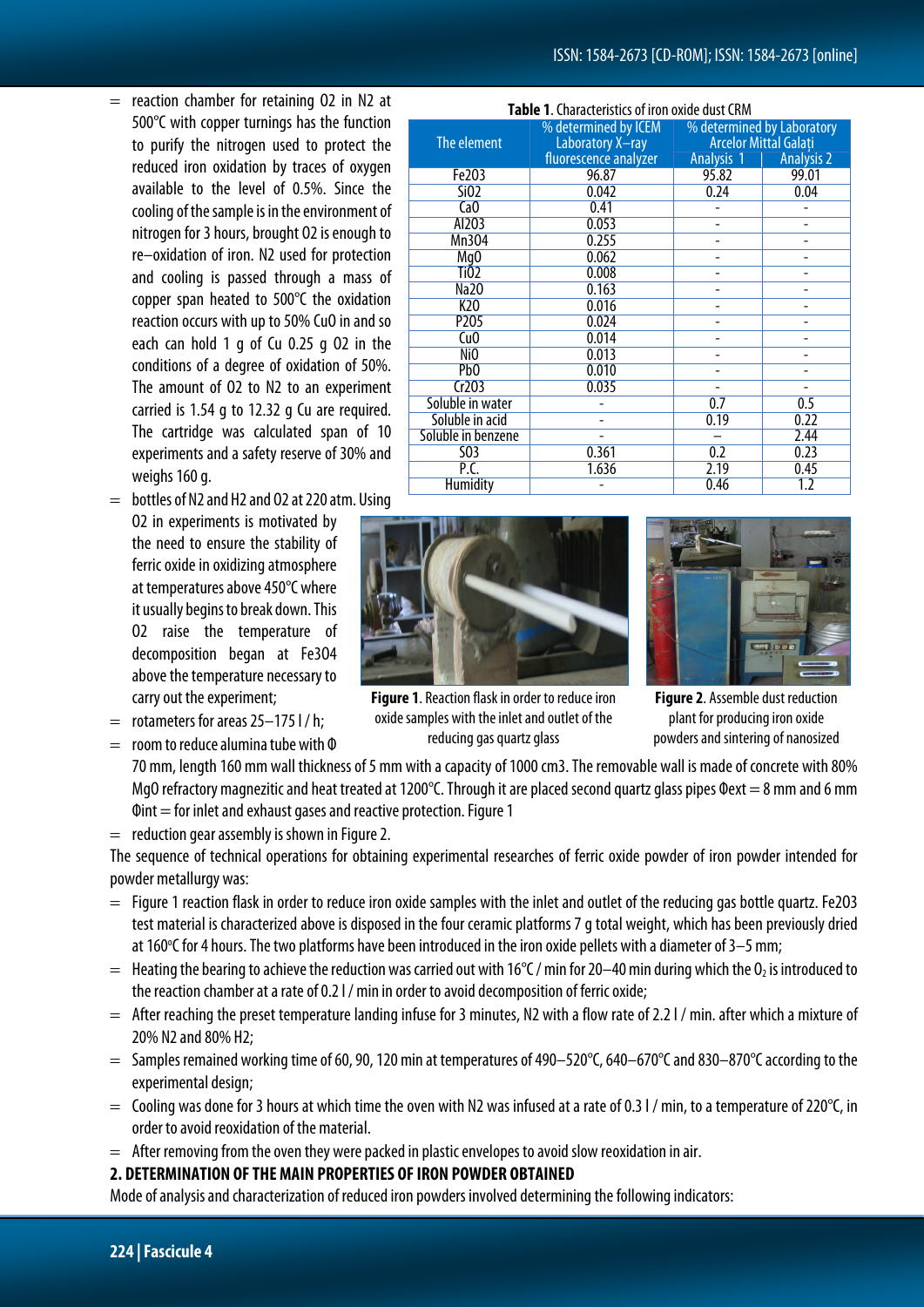Determination of discount: was made by weighing the sample start and end with an electronic balance with an accuracy of  $\pm$  0.02 g and determination of 02 loss calculated by the formula:

$$
R \rightarrow \frac{M_i - M_{fin}}{Mi} x100
$$

in which: R – reduction rate in %,  $M_i$  – the initial mass of the sample g,  $M_{fin}$  – the final table of the sample g Average weight loss of the samples was 2.25 g which corresponds to a reduction of 98.7%.

#### **3. DETERMINATION OF SIZE DISTRIBUTION**

Iron powder obtained was agglomerated in large particles and their disaggregation required to be carried out in a ring mill with a capacity of 200 g for 10 sec. It was performed on a measurement by laser beam scattering in liquid medium by sedimentation and dust. Particle size distribution is shown in Figure 3.

It follows that the resulting iron powder has a particle size distribution approximately similar to that of the base material. Increasing the share of large diameter as the average diameter and ds are the result conglomeration of iron particles by creating bridges of Fe by diffusion contact the Fe oxide particles. The presence of ferrous oxide FeO still leak was due to the reaction chamber and reoxidation in air. Are presented in



**Figure 3**. The particle size distribution of the iron from the reduction with hydrogen at T mittel.  $= 750^{\circ}$ C.

Table summarizing specific diameters – DSP of granules obtained in each experiment. It was found in each test performed the material has a low powder fraction close to the range of 100 nm = 0.1 µm largely detached larger iron pellets. Bulk density  $-\rho_{\text{vac}}$ was determined by weighing a constant volume of 3 cm<sup>3</sup> of material with electronic balance with an error margin of  $\pm$  0.02 g the medium value being 2.13 gr/cm<sup>3</sup>. The data for every experiment are given in the central table.

The coefficient of form – θ particles was determined by analyzing the Otic microscope with magnifications of up to 700 x 100 by a

number of granules. The sample consisted of iron dust arrangement on a glass slide and measuring the lengths of the two axes eyepiece divisions' terminal strip 10 micrometers. Conglomerate particles were measured. This type of analysis shows estimation errors of  $\pm$  10–15% but provides important information about the surface area of the particle as it is involved in

**Table 2**. Centralization experimental results Experiment no. Regime parameters Characteristics  $X1$  X2 R – % DSP – μm P<sub>vrac</sub> g/cm<sup>3</sup> θ<br>800 120 99.3 1.2 2.26 0.85 1 800 120 99.3 1.2 2.26 0.85 2 800 90 98.5 1.2 2.1 0.78 3 650 120 96.7 0.9 1.91 0.81 4 650 90 95.5 0.7 1.87 0.83 5 500 90 87.6 0.8 1.9 0.69 6 650 60 98.2 0.8 1.95 0.72 7 500 120 86.3 0.6 1.76 0.61 8 500 60 83.4 0.6 1.81 0.55

responsiveness. The average coefficient of form was 0.60 to 0.68. The specific surface BET – SSP was determined only for two probes with the values 2.9–3.13 m<sup>2</sup>/gr. Centralization of experimental results is presented in table 2. Analysis of experimental data took into account only the specific diameter – DSP and form factor – where θ for evaluating properties:

A – the powder for sintering the powder metallurgy, and

B – reactive reagent with very high surface submicron and nanoscale powders case.

Identify objective response functions as:

 $Y1 -$  variation DSP = 0.85 + 1.15  $X1 + 0.30 X2$ Y2 – variation  $P_{\text{vac}} = 1.945 + 94.15 \text{ X1} + 60.75 \text{ X2}$  $Y3 - variation \theta = 0.73 + 0.022 X1 + 0.15 X2$ 

Analysis of these functions obtained show:

1. DSP – is largely influenced by the variation of the two parameters but they are dependent to a greater extent of initial grain subjected to reduction of iron oxide dust. Also measured values are tainted by interference with additional material by grinding welded disaggregation conglomerates. For samples subjected to higher temperatures conglomerates of iron particles have stronger links and grain growth can be attributed to preserve an important fraction of large granules after grinding. However there was a slight decrease in the parameter for the working conditions at low temperature 500°C and a long time to reduce the 120 min. This is confirmed by observations at light and electron microscopy. These particles seem to be but kept the original grain size of the material in a state of pure iron detaches easily from the other grains. The reduced mass of particles at low temperatures – 500°C can see a large number of nano–sized grains.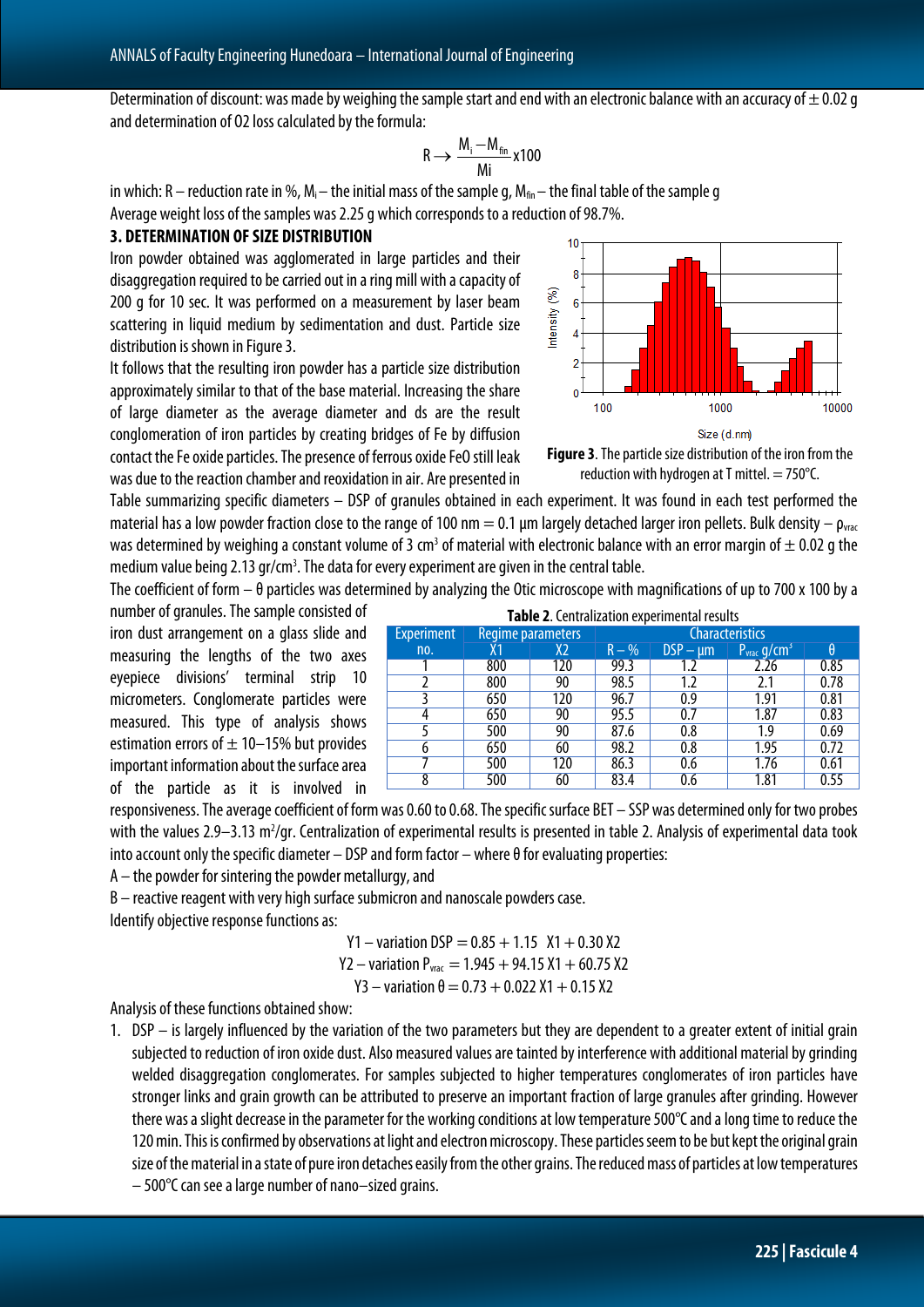- 2. Due to afore mentioned bulk density parameter suffer from the same deformation of the result. A large number of grains have been preserved in its original form after grinding but detected in electron microscopy that most of them are empty – Figure 4 in the interior making this parameter is sensitive deformed and do not represent a credible value subsequent experiments.
- 3. Clearly visible the relationship is between the coefficients of form factor  $-\theta$  is visibly influenced by working parameters falling on average from 0.7 to 0.6 which is equivalent to increasing the specific surface of the powder under keeping the same size distribution. It can count on a gain parameter SSP taking into account the fact that a fraction of granules has the particularity of being hollow. Powder for this purpose resulted in experimental conditions with temperatures around 800-830°C and times larger reduction 90-120 min.

Figure 5 shows the two iron particles obtained by indirect reduction. Iron powder particle 21.1000 NC - Photo 4 produced by Högonäs good characteristics confer plasticity and toughness of parts made from them very good.

The degree of compaction obtained is 7.46 g /  $\text{cm}^3$  and 7.6 g /  $\text{cm}^3$  of a Figure 5b rolled steel – iron particle obtained by indirect reduction with H2 for which there was a degree of compaction of 7.0 kg / cm<sup>3</sup> pressed 110–120 tf / cm<sup>2</sup>. .

Characteristic of the iron powder resulting from the reduction of iron oxide is the conglomeration of iron particles and unite them into larger structures by diffusion of the iron from the initial limit contact between oxide particles. For this

reason, the powder requires for the release of mechanical break– down of the iron particles have an average diameter of approx. 0.7 to 2 μm (Figure 6).

The image is presented such a conglomeration of particles that are visible boundaries between grains of iron and diffusion areas.

The characteristic shape of these granules is relatively compact form rhombohedra shaped by an average factor of approx. 0.8 which gives good stability sintered structures and obtain a degree of compaction as close to the molten steel.

These features can appreciate that Fe powder obtained can be used to produce sintered parts.

#### **4. CONCLUSIONS**

Department of capitalization considered for iron powder obtained from ferric oxide CMR is to obtain iron powder for the manufacture of parts by powder metallurgy techniques.

Measurements performed for different ownership iron oxide powder from CMR Galati, revealed the following:

- $=$  The bulk density and wettability show that the material consists of granules conglomerate intergranular porosity and large grains 97% from 0.1 to 1 ηm no internal porosity so medium and fine pores of very small size;
- = For this type of powder form is important and specific surface properties that can lead to very different applications as chemical catalysis processes, as purifier or chemical reagent solutions.
- $=$  Through it are iron oxide examined its characteristics provide opportunities to be used as such or simple initial processing for a wide range of technical applications.
- = Iron powder (under 250 μm) is used in making the welding electrode in the production of magnetic materials, sintered parts, but also in various alloys
- $=$  Powder coatings (powder coatings) are a durable finish, applied in electroplating.
- Iron powder is used, and sparkle effects as well as magnetic fluids archeology.



**Figure 4**. Spherical hollow metallic iron formed by the agglutination of the fine powder, iron oxide 1μm





a – kind NC21.1000 powder produced by the firm Högonäs

b – iron particle that produced by reduction of iron oxide with hydrogen at 750°C

**Figure 5**. Iron particles obtained by reduction with hydrogen for manufacturing powder metallurgy



**Figure 6**. Picture of conglomerate iron particles by diffusion of iron at the interface. (Picture by microscopy SEM – EDAX; magnification x 10,000)